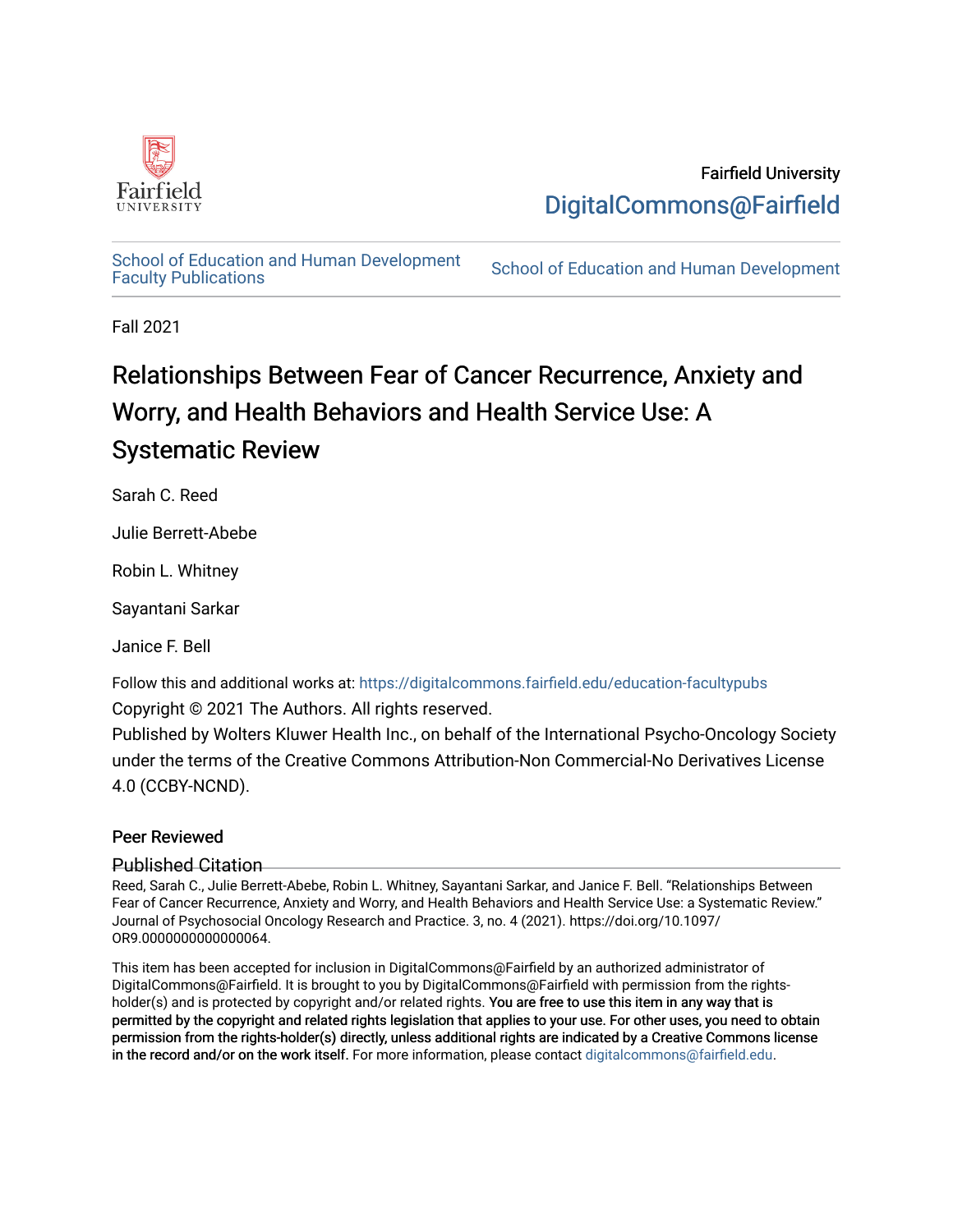

## Relationships between fear of cancer recurrence, anxiety and worry, and health behaviors and health service use: a systematic review

Sarah C. Reed<sup>a,</sup>\*, Julie Berrett-Abebe<sup>b</sup>, Robin L. Whitney<sup>c</sup>, Sayantani Sarkar<sup>d</sup>, Janice F. Bell<sup>d</sup>

#### Abstract

Background: This systematic review was conducted to improve our understanding of the relationship between fear of cancer recurrence (FCR), anxiety and worry, and engagement in health behaviors and/or health service use. Methods: A systematic review following PRISMA methodology was performed to identify any publications that examined FCR, anxiety and worry, and health behaviors and/or health service use in the following databases: PubMed, CINAHL, and PsychINFO from January 1990 to April 2021. Quality was assessed using QualSyst, a standard quality assessment for evaluating primary research articles. Results: Seventy articles met the inclusion criteria, but the outcomes were too heterogeneous to combine in statistical meta-analysis. The measurement of FCR also varied widely and was inconsistent across studies. Among FCR specific measures, 36% used some version of the Fear of Cancer Recurrence Inventory. Prevention and detection of new and recurrent cancers accounted for 60% of all included studies, with the most frequently examined health behaviors being smoking status (17%) and physical activity (16%). Most associations indicated a significant relationship between FCR and current smoking, with those who are currently smoking experiencing higher levels of FCR. Relatively few studies explored the relationship between FCR and surveillance. Associations categorized under Interventions for Late Effects included a range of health services use with largely mixed results. Overall, studies had moderate to high quality. **Conclusions:** Given the measurement heterogeneity of FCR, future research would benefit from consistent operationalization and measurement. Some evidence suggests that FCR is associated with poor health behaviors. More studies are needed examining the relationship between FCR and surveillance. Research and clinical interventions may choose to focus on early post-treatment survivorship, given greater opportunities for support and intervention around FCR and other psychosocial concerns.

Keywords: Cancer survivorship, Fear of cancer recurrence, Health behaviors, Health service use

## Introduction

Cancer survivors, a large and growing population, often experience a range of poor health outcomes, including late effects of cancer treatment, poor quality of life, and cancer recurrence.<sup>[1,2]</sup> In 2018, there were almost 44 million cancer survivors worldwide who had been diagnosed in the past 5 years, with many more who were long term survivors.<sup>[3]</sup> To support improved health and wellbeing, leading oncology organizations, including the American Cancer Society (ACS) and American Society of Clinical Oncology have developed survivorship care recommendations and guidelines, grounded in the Institute of

E-mail address: [sarah.reed@csus.edu](mailto:sarah.reed@csus.edu) (S. C. Reed).

Medicine (IOM) report, From Cancer Patient to Cancer Survivor: Lost in Transition.<sup>[4-6]</sup> The IOM report identified four components of survivorship care: prevention and detection of new and recurrent cancers; surveillance for recurrence or new primaries; interventions for late effects; coordination between specialists and primary care providers.<sup>[6]</sup> Although different organizations approach the specific tasks of survivorship care and care planning in unique ways and some tailor recommendations to specific types of cancer, the recommendations are similar in prioritizing physical activity, healthy eating, reducing alcohol consumption, smoking cessation and other healthy behaviors as well as appropriate medical surveillance.<sup>[4,5]</sup> In addition to routine screening for other primary cancers and surveillance for secondary cancers, guidelines generally recommend that survivors' health is managed by primary care providers, who then coordinate as needed with specialty care practices.[7] And despite few cancer survivors meeting health behavior guidelines,<sup>[8]</sup> research suggests that health behaviors such as physical activity, weight control, and healthy diet positively impact cancer survivors' overall health and wellbe- $\lim_{h \to 1}$  A recent study reported that adherence to guidelines for nutrition and physical activity extends life in colon cancer survivors, highlighting the importance of modifiable health behaviors in improving health outcomes for cancer survivors.<sup>[12]</sup>

Given our increasing understanding about the importance of adherence to survivorship care recommendations, including surveillance, appropriate medical visits, and healthy lifestyle behaviors, it is vital that we support cancer survivors in meeting

JB-A and SCR are the co-first authors.

a Division of Social Work, California State University, Sacramento, CA,

<sup>&</sup>lt;sup>b</sup> Department of Family Therapy & Social Work, Fairfield University, Fairfield, CT,  $\degree$  The Valley Foundation School of Nursing, San Jose State University, San Jose, CA, <sup>d</sup> Betty Irene Moore School of Nursing, University of California, Davis, CA.

<sup>∗</sup> Corresponding author. Address: California State University, Sacramento, MS 6090, 6000J Street, Sacramento, CA 95819.

Copyright © 2021 The Authors. Published by Wolters Kluwer Health Inc., on behalf of the International Psycho-Oncology Society.

This is an open access article distributed under the terms of the Creative Commons Attribution-Non Commercial-No Derivatives License 4.0 (CCBY-NC-ND), where it is permissible to download and share the work provided it is properly cited. The work cannot be changed in any way or used commercially without permission from the journal.

J of Psychosocial Oncology Research and Practice (2021) 3:4

Received: 15 December 2020 / Accepted: 27 September 2021

<http://dx.doi.org/10.1097/OR9.0000000000000064>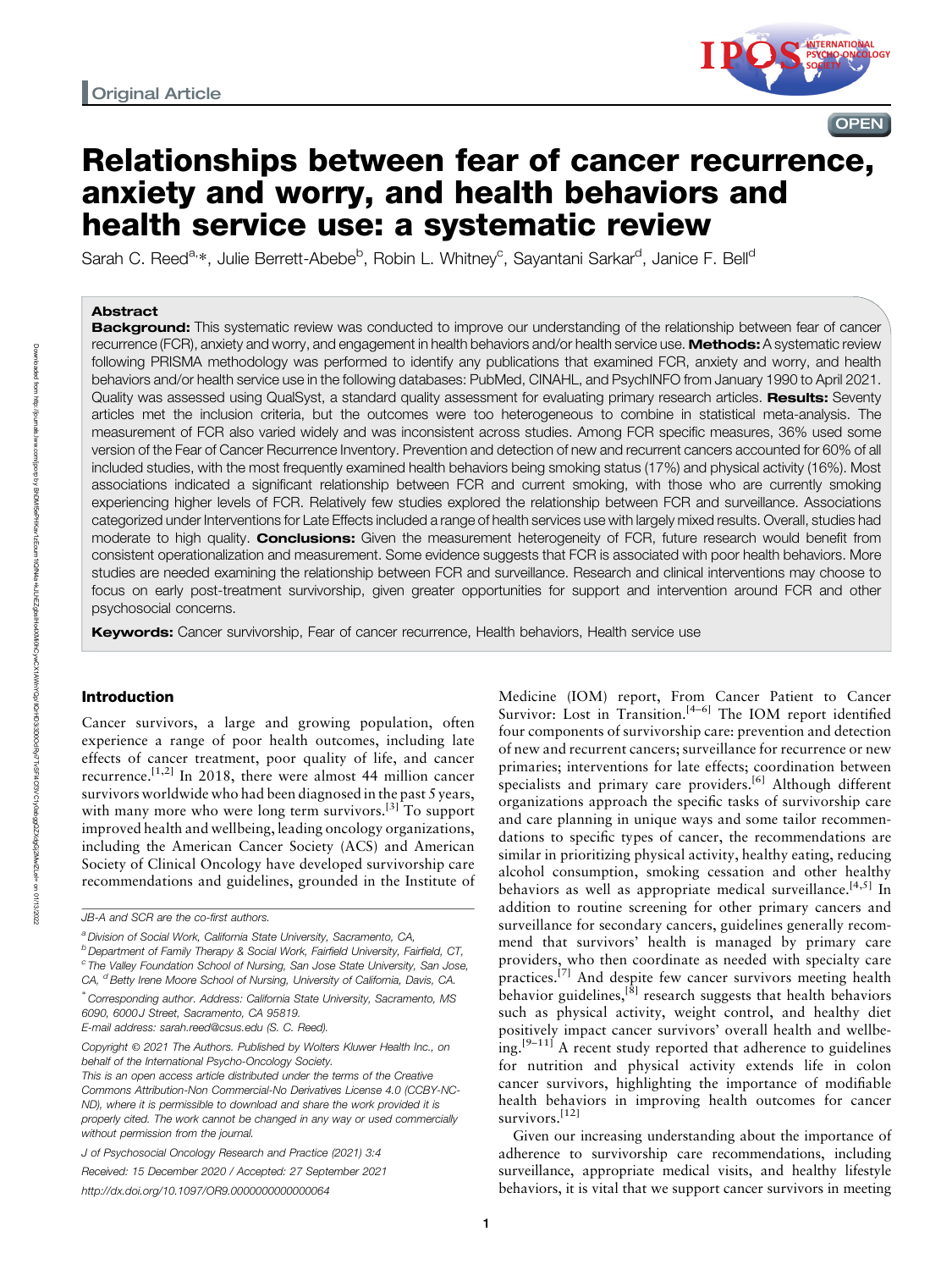recommendations. Often overlooked mechanisms for poor adherence to recommendations is fear of cancer recurrence (FCR), anxiety, and worry which play an important role in the lives of cancer survivors and may influence their health behaviors.<sup>[13]</sup> Additionally, FCR, anxiety, and worry may have a role in the growing literature indicating that cancer survivors use more health services than their counterparts without a history of cancer.[14–19] Fear of cancer recurrence has been defined as "fear, worry, or concern relating to the possibility that cancer will come back or progress."[20] FCR is pervasive among cancer survivors and rarely addressed in current models of cancer care.[21,22] Although there is growing interest in the study and our understanding of FCR, the concept has not been consistently operationalized, with no "criterion standard" measure to identify FCR and its clinical significance.<sup>[20,21]</sup> Although research suggests that FCR is distinct, conceptualization of FCR often overlaps with anxiety, worry, intrusive thoughts, and uncertainty.[23] Theoretical models of FCR often include aspects of anxiety, worry, and uncertainty as important components but not individually predictive of  $FCR$ ,<sup>[24–26]</sup> with, for example, uncertainty acting as a moderator.<sup>[24]</sup> Although there is agreement on the definition of FCR, the clinical aspects of FCR continue to be refined encompassing emotional and cognitive constructs, with recent work reflecting 4 key features: high levels of preoccupation; high levels of worry; that are persistent; and hypervigilance to bodily sympotoms.<sup>[20,27]</sup> Little is known about the extent to which FCR, anxiety, and worry may promote or inhibit health service use, or act as a barrier or facilitator to healthy behaviors recommended for cancer survivors. Although we are most interested in FCR, we chose to include FCR, anxiety, and worry because of the overlap and lack of consistency in how researchers have defined the construct over the past several decades. This systematic review was conducted to improve our understanding of the relationships between FCR, anxiety, and worry, and health behaviors and health service use, as well as to identify priority areas in which more research is needed.

## Materials and methods

A systematic review following the Preferred Reporting Items for Systematic Reviews and Meta-Analyses (PRISMA) guidelines<sup>[28]</sup> was performed in the following electronic databases: PubMed, PsychINFO, and CINAHL. In PubMed, the Medical Subject Heading (MeSH) terms included: fear, anxiety, or uncertainty; neoplasm, cancer, neoplasm recurrence, survivor, or survivorship; health service; health behaviors. PsychINFO and CINAHL included the following keywords: fear, anxiety, or uncertainty; cancer, survivor or survivorship; health service; health behaviors. (Complete search strategy is provided in Appendix 1, [http://links.](http://links.lww.com/OR9/A27) [lww.com/OR9/A27.](http://links.lww.com/OR9/A27)) Last, bibliographies in the identified articles were consulted to identify and include additional articles.

### Inclusion and exclusion criteria

Eligible studies needed to be published in a peer-reviewed journal between January 1, 1990 to April 1, 2021, written in English; include an adult population,  $\geq$  18 years; identify participants as cancer patients or survivors with FCR, anxiety, and worry; and quantify survivors' health behavior and/or health service use. We excluded articles exclusively focused on childhood cancer survivors of any age and cancer survivors under active surveillance. Commentaries, editorials, poster abstracts, case reports, qualitative studies, review articles, and theses/dissertations were not considered.

## Screening process

Title, abstract, and/or full text were examined for inclusion and exclusion criteria. Excluded references identified by 1 author were independently examined by a second to validate their exclusion. If there was a disagreement, full text of the article was reviewed, with discrepancies discussed and resolved in consensus.

#### Data abstraction

Data were extracted from these studies by 3 authors (JBA, SCR, and SS) and included the following study characteristics: journal, authors, title, year, country, study design, population, inclusion criteria, sample size, time since diagnosis, FCR, anxiety and/or worry measure, health behavior and/or health service use measure, methods, and study outcomes. In longitudinal studies, estimates at baseline were used whenever possible; however, at times, follow-up estimates were included if measures of FCR, anxiety, or worry, and health behavior and/or health service use measure were not reported at baseline. Two authors independently extracted data, with discrepancies resolved by the lead authors (JBA and SCR).

#### Analysis

Papers were organized by the essential components of cancer survivorship care including: prevention and detection of new cancers and recurrent cancer; surveillance for cancer spread, recurrence or second cancers; intervention for consequences of cancer and its treatment.<sup>[6]</sup> We categorized the components into the following domains: prevention and detection of new and recurrent cancers, which included health behaviors such as smoking, physical activity and screening related to national recommendations (eg, pap smear for cervical cancer screening); surveillance for recurrence or new primaries, which included studies focused on individuals being surveilled for cancers for which they had a history of (eg, mammography for a history of breast cancer); interventions for late effects, which focused on studies that included measure(s) of health service use; and other, which captured studies that did not otherwise fit into one of the described categories.

## **Quality**

Quality was assessed by 4 authors (JBA, JFB, SCR, and RW) using QualSyst, a standard quality assessment for evaluating primary research articles from a variety of fields.<sup>[29]</sup> We randomly selected 10% of the included studies and had 2 reviewers complete quality ratings on each. The dual reviews were substantively similar, so we proceeded with 1 reviewer for the remaining studies. Each article was reviewed using the 14-item checklist, with response options reflecting how fully each criterion was met ("yes," "partial," "no" or not applicable). "Yes" responses received 2 points; "partial" responses received 1 point and "no" responses received 0 points. All not applicable responses were excluded from the total score.

## **Results**

After removing duplicate studies, 4540 references were reviewed from the combined searches in PubMed, PsychINFO, and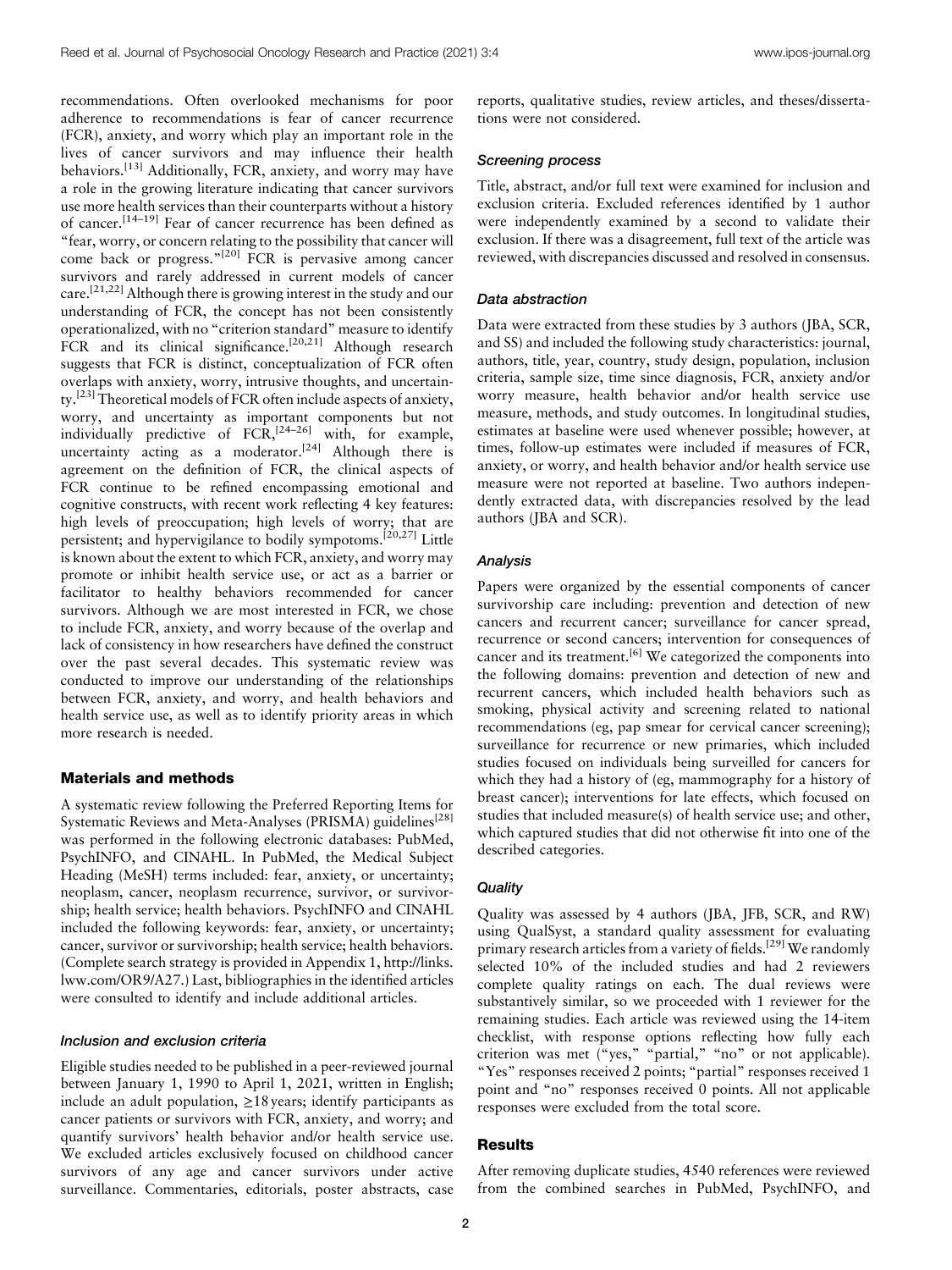

CINAHL and articles identified outside of the search from bibliographies (Fig. 1). After a review of the title and abstract, 4076 articles were excluded. The full text of the remaining 231 articles was reviewed, and 161 were excluded. Seventy studies met the inclusion criteria.

## Study characteristics

Study characteristics are described in Table 1.<sup>[30–99]</sup> Dates of publication included 1990 to 1999 (4%); 2000 to 2009 (11%); 2010 to 2015 (34%); 2016-April 2021 (49%), with research being conducted internationally, most commonly the United States (47%), Canada (9%), Netherlands (10%), and Australia (9%). Most studies focused on mixed cancer diagnoses, which included  $\geq$ 3 cancer types (39%) or breast cancer (26%). Fewer than half of the studies reported racial/ethnic characteristics of their participants (47%); of those, most participants were white, non-Hispanic. Although the majority of studies were cross-sectional in design (71%), sample sizes varied widely between studies, ranging from 49 to 10,969. The measurement of FCR, anxiety, and/or worry varied widely and was inconsistent across studies. Most studies used one construct (90%) and among all studies, anxiety was the most common (56%), followed by FCR (36%), worry (13%), and uncertainty (1%). Of the 39 studies that included anxiety, the Hospital Anxiety and Depression Scales<sup>[100]</sup> (HADS) was the most commonly used standardized measure (51%). The most commonly used standardized measure for FCR was the Fear of Cancer Recurrence Inventory<sup>[101]</sup> (short-form, long-form or subscale) (40%). Also notable was the lack of consistency between how researchers conceptualized and operationalized FCR, anxiety, and/or worry. For example, Humphris et  $al^{[59]}$  conceptualized FCR and used the Worry of Cancer Scale and Alfano et al<sup>[30]</sup> conceptualized FCR and used the modified Breast Cancer Anxiety and Screening Behavior Scale.

## Fear of cancer recurrence and related constructs: relationships to survivorship care recommendations

Table 2 displays the associations between elements of cancer survivorship care recommendations, including health behaviors and health service use and FCR, anxiety, and/or worry. Associations are described as "+" (eg, presence of FCR and frequent primary care visits), "-" (eg, presence of FCR and less likely to meet guidelines for mammography) or "no relationship," meaning there were no identified statistically significant associations reported. Additionally, the table is organized by survivorship care recommendation and within each recommendation each health behavior or health service use is ranked highest to lowest by the number of identified associations. For example, under Prevention and Detection of New and Recurrent Cancers, smoking (both present and former) includes 26 associations, followed by physical activity (both meeting guidelines and insufficiently active), with 24 associations. The term "association" is used rather than "study" because many studies in the review reported on  $>1$  element of cancer survivorship recommendations.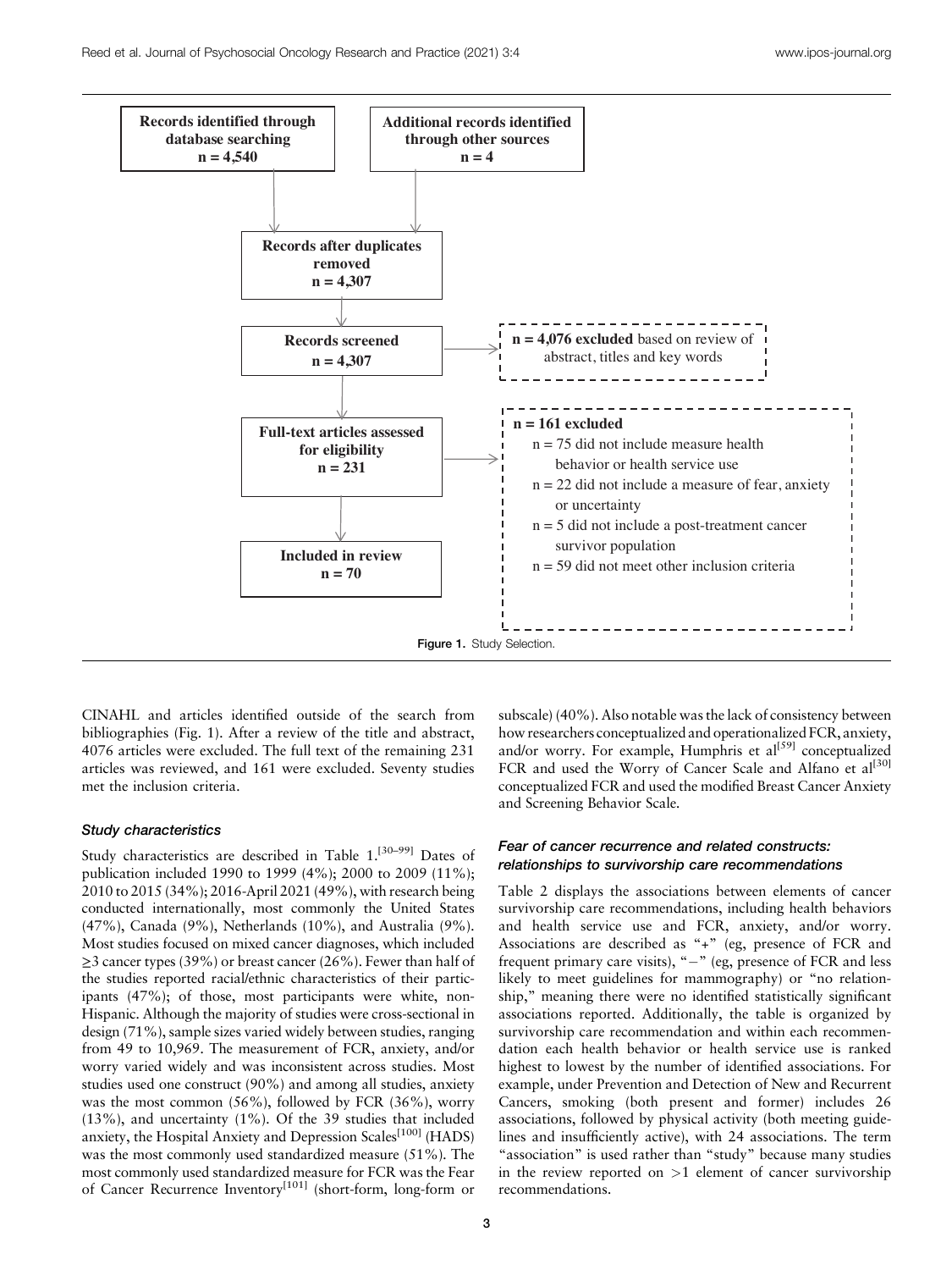## Table 1

## Study characteristics.

|                |                                           |                    | <b>Sample</b> |                                              | <b>Survivor</b> | <b>Study</b> | Construct (FCR, anxiety,<br>uncertainty, worry): measure                           | Quality |
|----------------|-------------------------------------------|--------------------|---------------|----------------------------------------------|-----------------|--------------|------------------------------------------------------------------------------------|---------|
| #              | Author, year                              | Country            | size          | <b>Diagnosis</b>                             | definition      | design       | (FCRI, HADS, GAD-7)                                                                | score   |
| $\mathbf{1}$   | Alfano et al, 2009 <sup>[30]</sup>        | <b>USA</b>         | $N = 227$     | <b>Breast</b>                                | PD              | С            | FCR: modified Breast Cancer<br>Anxiety and Screening<br><b>Behavior Scale</b>      | 15/22   |
| $\overline{c}$ | Arrieta et al, 2012 <sup>[31]</sup>       | Mexico             | $N = 82$      | Non-small cell lung                          | <b>PD</b>       | L            | Anxiety: HADS, Mini International<br>Neuropsychiatric Interview                    | 21/22   |
| 3              | Arts et al, 2018 <sup>[32]</sup>          | Netherlands        | $N = 1444$    | Lymphoma and chronic<br>lymphocytic leukemia | <b>PD</b>       | С            | Anxiety: HADS                                                                      | 22/22   |
| 4              | Beekers et al, 2015 <sup>[33]</sup>       | Netherlands        | $N = 3080$    | Mixed                                        | <b>PD</b>       | С            | Anxiety: HADS                                                                      | 22/22   |
| 5              | Benyamini et al, 2003 <sup>[34]</sup>     | <b>USA</b>         | $N = 49$      | Mixed                                        | PT              | C            | Worry: cancer-specific worry (5<br>items), general health worry (3<br>items)       | 11/22   |
| 6              | Blair et al, 2019 <sup>[35]</sup>         | <b>USA</b>         | $N = 283$     | Colorectal                                   | PD              | С            | Worry: FACT-C; Anxiety:<br>PROMIS-29                                               | 22/22   |
| $\overline{7}$ | Boyes et al, 2011 <sup>[36]</sup>         | Australia          | $N = 1323$    | Mixed                                        | PD              | C            | Anxiety: HADS, Mini Mental<br>Adjustment to Cancer Scale                           | 22/22   |
| 8              | Boyes et al, 2013 <sup>[37]</sup>         | Australia          | $N = 1154$    | Mixed                                        | <b>PD</b>       | L            | Anxiety: HADS                                                                      | 22/22   |
| 9              | Brice et al, 2020 <sup>[38]</sup>         | Austraila          | $N = 1475$    | Hematolgic                                   | PT              | C            | FCR: Fear of Recurrence Scale                                                      | 22/22   |
| 10             | Burstein et al, 1999 <sup>[39]</sup>      | <b>USA</b>         | $N = 480$     | <b>Breast</b>                                | PD              | C            | FCR: Fear of Recurrence Index                                                      | 20/22   |
| 11             | Cameron et al, 1998 <sup>[40]</sup>       | <b>USA</b>         | $N = 140$     | <b>Breast</b>                                | PT              | L            | Worry: (3 items)                                                                   | 13/28   |
| 12             | Cannon et al, 2011 <sup>[41]</sup>        | <b>USA</b>         | $N = 551$     | Mixed                                        | PT              | L            | Worry: (3 items)                                                                   | 22/22   |
| 13             | Champagne et al, 2018 <sup>[42]</sup>     | Canada             | $N = 962$     | Mixed                                        | PD              | L            | FCR: FCRI-SF                                                                       | 20/22   |
| 14             | Charlier et al, 2012 <sup>[43]</sup>      | Belgium            | $N = 464$     | <b>Breast</b>                                | PT              | C            | Worry: (1 item)                                                                    | 15/22   |
| 15             | Chipperfield et al, 2013 <sup>[44]</sup>  | Australia          | $N = 356$     | Prostate                                     | PT              | С            | Anxiety: HADS                                                                      | 22/22   |
| 16             | Choi et al, 2019 <sup>[45]</sup>          | <b>USA</b>         | $N = 52$      | Lung                                         | PD              | C            | Anxiety: STAI; Worry: cancer-<br>related worry questionnaire                       | 14/22   |
| 17             | Cillessen et al, 2020 <sup>[46]</sup>     | Netherlands        | $N = 125$     | Mixed                                        | PD              | <b>RCT</b>   | FCR: FCRI                                                                          | 21/24   |
| 18             | Cohen et al, 2018 <sup>[47]</sup>         | Canada             | $N = 84$      | Head and neck                                | PD              | L            | Anxiety: Structured Clinical<br>Interview                                          | 21/22   |
| 19             | Davies et al, 2018 <sup>[48]</sup>        | UK                 | $N = 380$     | Melanoma                                     | PT              | C            | Anxiety: HADS                                                                      | 21/22   |
| 20             | DosSantos et al, 2019 <sup>[49]</sup>     | France             | $N = 129$     | Mixed                                        | PD              | L            | Anxiety: STAI-Trait                                                                | 22/22   |
| 21             | Dunne et al, 2019 <sup>[50]</sup>         | Ireland            | $N = 395$     | Head and neck                                | PD              | C            | FCR: Fear of Relapse/Recurrence<br>Scale                                           | 22/22   |
| 22             | Fisher et al, 2016 <sup>[51]</sup>        | UK                 | $N = 10,969$  | Colorectal                                   | PT              | С            | FCR: (1 item)                                                                      | 18/22   |
| 23             | Fujisawa et al, 2014 <sup>[52]</sup>      | Japan              | $N = 168$     | Mixed                                        | PT              | C            | FCR: adapted from Quality of<br>Life-Cancer Survivors<br>Instrument                | 20/22   |
| 24             | Gaskin et al, 2016 <sup>[53]</sup>        | Australia          | $N = 98$      | Prostate                                     | PT              | С            | Anxiety: Memorial Anxiety Scale<br>for Prostate Cancer                             | 19/22   |
| 25             | Guimond et al, 2017 <sup>[54]</sup>       | Canada             | $N = 110$     | Mixed                                        | <b>PD</b>       | L            | Anxiety: HADS; FCR: FCRI<br>subscale                                               | 21/22   |
| 26             | Hall et al, 2019 <sup>[55]</sup>          | <b>USA</b>         | $N = 258$     | Mixed                                        | PT              | С            | FCR: Assessment of Survivor<br>Concerns                                            | 22/22   |
| 27             | Harding, 2012 <sup>[56]</sup>             | <b>USA</b>         | $N = 1784$    | Mixed                                        | PD              | C            | Anxiety: (single item)                                                             | 15/22   |
| 28             | Hawkins et al, 2010 <sup>[57]</sup>       | <b>USA</b>         | $N = 7903$    | Mixed                                        | PT              | C            | FCR: Cancer Problems in Living<br>Scale, Fear of Recurrence<br>subscale            | 21/22   |
| 29             | Henry et al, 2019 <sup>[58]</sup>         | Canada             | $N = 223$     | Head and neck                                | PD              | L            | Anxiety: Structured Clinical<br>Interview                                          | 21/22   |
| 30             | Humphris et al. 2004 <sup>[59]</sup>      | UK                 | $N = 87$      | Head and neck                                | PT              | L            | FCR: Worry of Cancer Scale;<br>Anxiety: HADS                                       | 16/22   |
| 31             | Husson et al, 2017 <sup>[60]</sup>        | Netherlands        | $N = 2620$    | Colorectal                                   | PD              | C            | Anxiety: HADS                                                                      | 21/22   |
| 32             | lyer et al, 2016 <sup>[61]</sup>          | <b>USA</b>         | $N = 204$     | Cervical                                     | PT              | L            | Anxiety: PROMIS-SF                                                                 | 21/24   |
| 33             | James et al, 2018 <sup>[62]</sup>         | <b>USA</b>         | $N = 56$      | Mixed                                        | PD              | L            | Anxiety: HADS                                                                      | 16/22   |
| 34             | Kasparian et al, 2012 <sup>[63]</sup>     | Europe, Australia, | $N = 600$     | Melanoma                                     | PD              | C            | Worry: modified Skin Cancer-                                                       | 22/22   |
|                |                                           | <b>USA</b>         |               |                                              |                 |              | Related Worry Scale (3 items)                                                      |         |
| 35             | Katz et al, 2009 <sup>[64]</sup>          | <b>USA</b>         | $N = 245$     | <b>Breast</b>                                | PT              | С            | Anxiety: modified Breast Cancer<br>Anxiety and Screening<br><b>Behaviors Scale</b> | 21/22   |
| 36             | Kelly et al, 2020 <sup>[65]</sup>         | <b>USA</b>         | $N = 76$      | <b>Breast</b>                                | PD              | L            | Anxiety: HADS                                                                      | 21/22   |
| 37             | Keyzer-Dekker et al, 2012 <sup>[66]</sup> | Netherlands        | $N = 151$     | <b>Breast</b>                                | PD              | C            | Anxiety: STAI                                                                      | 22/22   |
| 38             | Kowalkowski et al, 2014 <sup>[67]</sup>   | <b>USA</b>         | $N = 109$     | Bladder                                      | PD              | C            | FCR: (5 items)                                                                     | 22/22   |

(continued )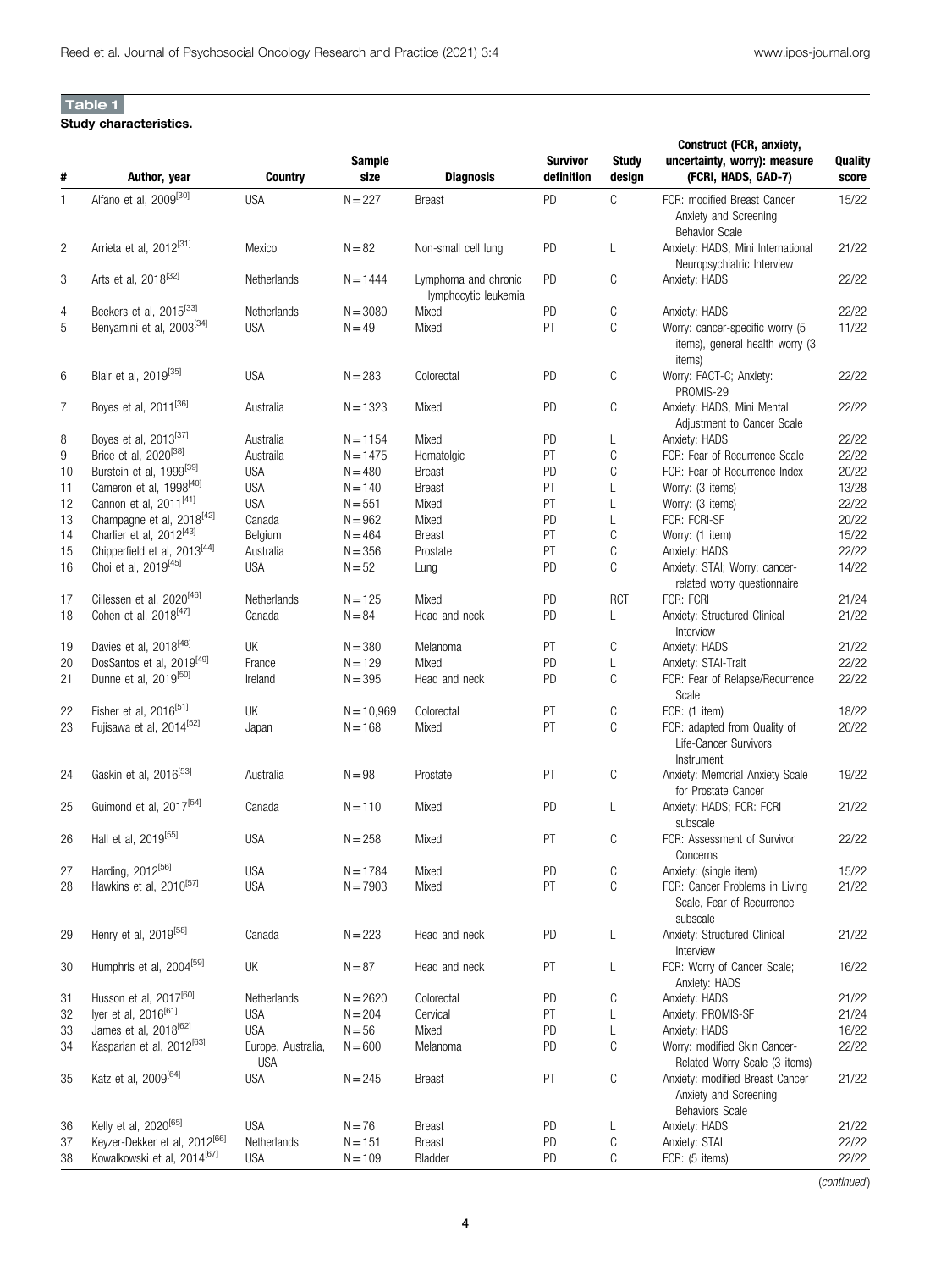| (continued). |
|--------------|
|--------------|

|    |                                        |                |                |                            |                               |                        | Construct (FCR, anxiety,                                                                                                                                        |                  |
|----|----------------------------------------|----------------|----------------|----------------------------|-------------------------------|------------------------|-----------------------------------------------------------------------------------------------------------------------------------------------------------------|------------------|
| #  | Author, year                           | <b>Country</b> | Sample<br>size | <b>Diagnosis</b>           | <b>Survivor</b><br>definition | <b>Study</b><br>design | uncertainty, worry): measure<br>(FCRI, HADS, GAD-7)                                                                                                             | Quality<br>score |
| 39 | Lebel et al, 2013 <sup>[68]</sup>      | Canada         | $N = 231$      | Mixed                      | PD                            | С                      | FCR: FCRI                                                                                                                                                       | 18/22            |
| 40 | Leclair et al, 2019 <sup>[69]</sup>    | <b>USA</b>     | $N = 2337$     | Mixed                      | PD                            | L                      | FCR: Cancer Problems in Living<br>Scale, Fear of Recurrence<br>subscale; FCRI                                                                                   | 22/22            |
| 41 | Lee et al, 2021 <sup>[70]</sup>        | <b>USA</b>     | $N = 565$      | Mixed                      | PD                            | С                      | Anxiety: (1 item)                                                                                                                                               | 22/22            |
| 42 | Li et al, 2020 <sup>[71]</sup>         | Hong Kong      | $N = 311$      | Mixed                      | PD                            | C                      | FCR: Fear of Progression<br>Questionnaire Short Form                                                                                                            | 21/22            |
| 43 | Lima et al, 2018 <sup>[72]</sup>       | Brazil         | $N = 220$      | Mixed                      | PD                            | С                      | Anxiety: HADS                                                                                                                                                   | 20/22            |
| 44 | Lindgren et al, 2020 <sup>[73]</sup>   | Sweden         | $N = 578$      | Mixed                      | PT                            | C                      | Anxiety: (1 item)                                                                                                                                               | 22/22            |
| 45 | Matthews et al, 2007 <sup>[74]</sup>   | <b>USA</b>     | $N = 115$      | <b>Breast</b>              | PT                            | C                      | Anxiety: Breast Cancer Anxiety<br>Scale; STAI                                                                                                                   | 18/22            |
| 46 | Mosher et al, 2008 <sup>[75]</sup>     | <b>USA</b>     | $N = 678$      | Breast and prostate        | PD                            | C                      | Worry: (12 items)                                                                                                                                               | 18/22            |
| 47 | Mullens et al, 2004 <sup>[76]</sup>    | <b>USA</b>     | $N = 81$       | Colorectal                 | PT                            | C                      | Worry: cancer/medical related<br>worry (6 items); Revised<br>Impact of Event Scale<br>subscale; Anxiety: Profile of<br>Mood States, Tension-Anxiety<br>subscale | 19/22            |
| 48 | Nicolaije et al, 2013 <sup>[77]</sup>  | Netherlands    | $N = 582$      | Endometrial                | PT                            | С                      | Worry: Impact of Cancer,<br>subscale                                                                                                                            | 21/22            |
| 49 | 0'Malley et al, 2018 <sup>[78]</sup>   | <b>USA</b>     | $N = 325$      | Breast and prostate        | PT                            | C                      | FCR: (1 item)                                                                                                                                                   | 22/22            |
| 50 | Otto et al, 2018 <sup>[79]</sup>       | <b>USA</b>     | $N = 300$      | <b>Breast</b>              | PD                            | C                      | FCR: FCRI; Concerns About<br>Recurrence Scale                                                                                                                   | 21/22            |
| 51 | Phillips et al, 2015 <sup>[80]</sup>   | <b>USA</b>     | $N = 1348$     | <b>Breast</b>              | PD                            | С                      | Anxiety: HADS                                                                                                                                                   | 20/22            |
| 52 | Pradhan et al, 2015 <sup>[81]</sup>    | <b>USA</b>     | $N = 505$      | <b>Breast</b>              | PT                            | C                      | Anxiety: STAI                                                                                                                                                   | 19/22            |
| 53 | Rakovitch et al, 2005 <sup>[82]</sup>  | Canada         | $N = 251$      | <b>Breast</b>              | PD                            | C                      | Anxiety: HADS                                                                                                                                                   | 20/22            |
| 54 | Reed et al, 2019 <sup>[83]</sup>       | <b>USA</b>     | $N = 1,028$    | Mixed                      | PT                            | C                      | FCR: (1 item)                                                                                                                                                   | 22/22            |
| 55 | Riberiro et al, 2020 <sup>[84]</sup>   | Brazil         | $N = 128$      | <b>Breast</b>              | PD                            | C                      | Anxiety: HADS                                                                                                                                                   | 21/22            |
| 56 | Sarkar et al, 2015 <sup>[85]</sup>     | Germany        | $N = 335$      | Mixed                      | PD                            | C                      | FCR: Fear of Progression<br>Questionnaire; Anxiety:<br>General Anxiety Disorder Scale                                                                           | 19/22            |
| 57 | Shelby et al, 2012 <sup>[86]</sup>     | <b>USA</b>     | $N = 210$      | <b>Breast</b>              | PT                            | L                      | Anxiety: Stanford Acute Stress<br>Reaction Questionnaire                                                                                                        | 20/22            |
| 58 | Simmons et al, 2013 <sup>[87]</sup>    | <b>USA</b>     | $N = 154$      | Thoracic, head<br>and neck | PD                            | L                      | FCR: Fear of Relapse/Recurrence<br>scale                                                                                                                        | 22/22            |
| 59 | Smith et al, 2019 <sup>[88]</sup>      | <b>USA</b>     | $N = 2,107$    | Mixed                      | PT                            | С                      | FCR: FCRI                                                                                                                                                       | 22/22            |
| 60 | Sohl et al, 2014 <sup>[89]</sup>       | <b>USA</b>     | $N = 1666$     | Mixed                      | PD                            | С                      | Anxiety: (1 item)                                                                                                                                               | 21/22            |
| 61 | Thewes et al, 2012 <sup>[90]</sup>     | Australia      | $N = 218$      | <b>Breast</b>              | PD                            | C                      | FCR: FCRI                                                                                                                                                       | 20/22            |
| 62 | Thomas et al, 1997 <sup>[91]</sup>     | UK             | $N = 65$       | Mixed                      | PD                            | L                      | Anxiety: HADS                                                                                                                                                   | 11/22            |
| 63 | Trask et al, 2008 <sup>[92]</sup>      | <b>US</b>      | $N = 345$      | <b>Breast</b>              | PD                            | C                      | Anxiety: Beck Anxiety Inventory;<br>Worry: Impact of Events Scale                                                                                               | 20/22            |
| 64 | Van Liew et al, 2014 <sup>[93]</sup>   | <b>USA</b>     | $N = 138$      | Head and neck              | PD                            | C                      | FCR: FCRI subscale                                                                                                                                              | 20/22            |
| 65 | van Putten et al, 2016 <sup>[94]</sup> | Netherlands    | $N = 2451$     | Colorectal                 | PD                            | L                      | Anxiety: HADS                                                                                                                                                   | 20/22            |
| 66 | Wang et al, 2018 <sup>[95]</sup>       | Taiwan         | $N = 10,537$   | Esophageal                 | PD                            | C                      | Anxiety: diagnosed by<br>psychiatrist                                                                                                                           | 22/22            |
| 67 | Weis et al, 2018 <sup>[96]</sup>       | Germany        | $N = 1,398$    | Mixed                      | PD                            | С                      | Anxiety: Generalized Anxiety<br>Disorder-7; HADS                                                                                                                | 22/22            |
| 68 | Welch et al, 2019 <sup>[97]</sup>      | <b>USA</b>     | $N = 753$      | <b>Breast</b>              | РT                            | С                      | Anxiety: HADS                                                                                                                                                   | 22/22            |
| 69 | Westmass et al, 2019 <sup>[98]</sup>   | <b>USA</b>     | $N = 2,241$    | Mixed                      | PT                            |                        | FCR: Cancer Problems in Living<br>Scale, Fear of Recurrence<br>subscale; FCRI                                                                                   | 22/22            |
| 70 | Zhang et al, 2015 <sup>[99]</sup>      | China          | $N = 97$       | <b>Breast</b>              | PD                            | С                      | Uncertainity: Mishel Uncertainity<br>in Illness Scale for Adults                                                                                                | 16/22            |

C=cross-sectional, HADS=Hospital Anxiety and Depression Scales, L=longitudinal, PD=post-diagnosis, PROMIS=Patient-Reported Outcomes Measurement Information System, PT=post-treatment, SF= short form, STAI=State Trait Anxiety Index.

Generally, the greatest number of studies looked at the relationships between FCR, anxiety, and/or worry, and prevention and detection of new and recurrent cancers (90 associations, 60%), while the fewest number of studies looked at surveillance (8 associations, 5%). Thirty percent of associations were contained within interventions for late effects (45/150) and 5% of associations were in the other category.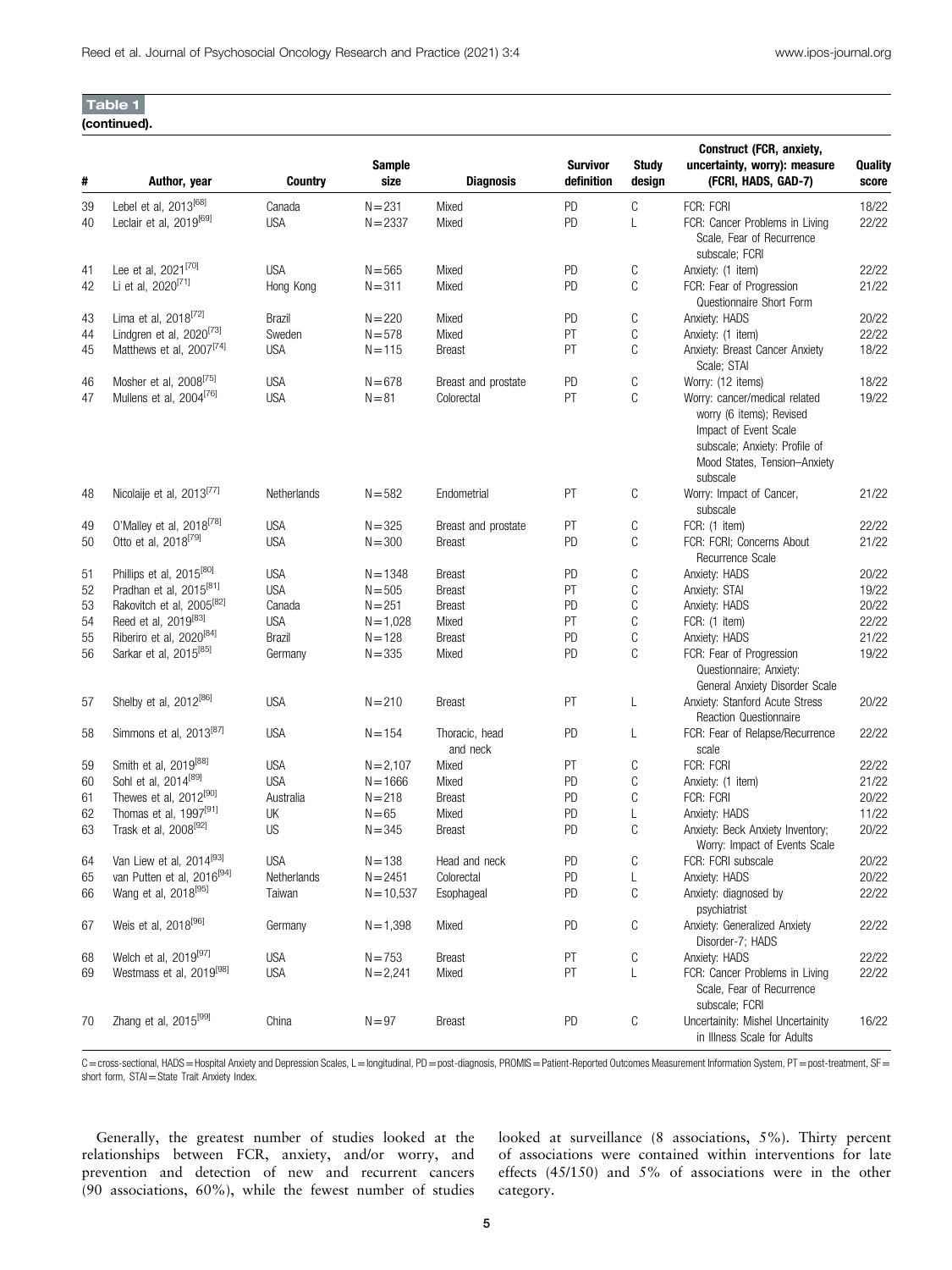Table 2

Relationships between fear of cancer recurrence, anxiety and worry, and elements of survivorship care recommendations.

|                                                         |             |       | Fear of cancer recurrence |                     | <b>Anxiety</b> |                 |           |                |                 |                |
|---------------------------------------------------------|-------------|-------|---------------------------|---------------------|----------------|-----------------|-----------|----------------|-----------------|----------------|
|                                                         | ٠           |       | No relationship           | ٠                   |                | No relationship | $\ddot{}$ |                | No relationship | Row total      |
| Prevention and detection of new                         |             |       |                           |                     |                |                 |           |                |                 |                |
| and recurrent cancers                                   |             |       |                           |                     |                |                 |           |                |                 |                |
| Smoking (present)                                       | 22, 38, 54, | 25    | 9, 21, 23                 | $7^*$ , $8^*$ ,     | 25             | 16, 31, 32, 41  | 16        |                |                 | 20             |
|                                                         | 58, 64, 69  |       |                           | $\frac{27}{8}^{30}$ |                | $2, 7^*$        |           |                |                 |                |
| Smoking (former; ex-smoker;                             | 22          | 30,69 |                           |                     |                |                 |           |                |                 | 6              |
| quitter)                                                |             |       |                           |                     |                |                 |           |                |                 |                |
| Physical activity (meeting                              |             |       | 1, 9, 54                  |                     | 51,65          | 15, 24, 27, 36, |           |                | 14, 46          | 15             |
| guidelines, increased,<br>participating)                |             |       |                           |                     |                | 44, 52, 55, 68  |           |                |                 |                |
| Physical activity (insufficiently                       | 22, 26, 40  |       | 1                         | $7^*$ , 15,         |                | 24              |           |                |                 | 9              |
| active, sedentary, decreased                            |             |       |                           | 31, 32              |                |                 |           |                |                 |                |
| activity, not meeting                                   |             |       |                           |                     |                |                 |           |                |                 |                |
| guidelines)                                             |             |       |                           |                     |                |                 |           |                |                 |                |
| Behavior change (positive,                              | 28          |       | 21                        | 47                  |                | 47              | 47        |                | 47              | 6              |
| improve e.g., vitamins,                                 |             |       |                           |                     |                |                 |           |                |                 |                |
| exercise, avoiding alcohol)                             |             |       |                           |                     |                |                 |           |                |                 |                |
| Behavior change (negative)                              |             |       | 28                        |                     |                |                 |           |                |                 | 1              |
| Alcohol use (level considered                           | 26          |       | 9, 21                     |                     | 31             | 27, 32          |           |                |                 | 6              |
| "risky", "intensive" drinker)                           |             |       |                           |                     |                |                 |           |                |                 |                |
| Self-management (self-care,                             | 21, 25      |       |                           |                     | 36             | 33              |           | $70^{\dagger}$ | 5               | 6              |
| stress management, patient                              |             |       |                           |                     |                |                 |           |                |                 |                |
| activation, self-monitoring)                            |             |       |                           |                     |                |                 |           |                |                 |                |
| Nutrition (healthy eating or diet,                      |             |       | 1, 9, 26                  |                     |                | 36              |           |                | 46              | 5              |
| meeting recommendations)                                |             |       |                           |                     |                |                 |           |                |                 |                |
| Nutrition (unhealthy eating or                          | 40          |       | 1                         |                     |                |                 |           |                |                 | $\overline{c}$ |
| diet, not meeting                                       |             |       |                           |                     |                |                 |           |                |                 |                |
| recommendations)                                        |             |       |                           |                     |                |                 |           |                |                 |                |
| Healthy lifestyle factors                               |             |       |                           |                     |                | 36              |           |                |                 | 1              |
| Unhealthy lifestyle factors                             |             |       |                           | 6                   |                |                 |           |                | 6               | $\overline{c}$ |
| composite (physical activity,                           |             |       |                           |                     |                |                 |           |                |                 |                |
| fruit and veg intake, cigarette                         |             |       |                           |                     |                |                 |           |                |                 |                |
| smoking)                                                |             |       |                           |                     |                |                 |           |                |                 |                |
| Primary Care (refused                                   |             |       |                           | 62                  |                |                 |           |                |                 | 1              |
| recommendation to return to                             |             |       |                           |                     |                |                 |           |                |                 |                |
| primary care)                                           |             |       |                           |                     |                |                 |           |                |                 |                |
| Screening (self and clinical skin                       |             |       | 9                         |                     |                |                 |           |                | 34              | $\overline{c}$ |
| exam)                                                   |             |       |                           |                     |                |                 |           |                |                 |                |
| Screening (pelvic exam, pap                             | 9           |       |                           |                     | 35             |                 |           |                |                 | $\overline{c}$ |
| smear, guidelines)                                      |             |       |                           |                     |                |                 |           |                |                 |                |
| Screening (bowel)                                       |             |       | 9                         |                     |                |                 |           |                |                 | 1              |
| Screening (mammography)                                 |             |       | 9                         |                     |                |                 |           |                |                 |                |
| Screening (prostate check)                              |             |       | 9                         |                     |                |                 |           |                |                 | 1              |
| Sunscreen Use                                           | 26          |       | 9                         |                     |                |                 |           |                |                 | 2              |
| Tamoxifen                                               |             |       |                           |                     |                |                 | 12        |                |                 | 1              |
| Surveillance for recurrence or                          |             |       |                           |                     |                |                 |           |                |                 |                |
| new primaries                                           |             |       |                           |                     |                |                 |           |                |                 |                |
| Surveillance, breast (guidelines,                       |             | 61    |                           |                     | 57             | 35              |           |                | 11              | 4              |
| mammography)                                            |             |       |                           |                     |                |                 |           |                |                 |                |
| Surveillance, breast (breast self-                      | 61          |       |                           |                     |                | 63              |           |                | 11,63           | 4              |
| exam)                                                   |             |       |                           |                     |                |                 |           |                |                 |                |
| Interventions for late effects                          |             |       |                           |                     |                |                 |           |                |                 |                |
| Psychosocial and/or psychiatric                         | 9, 13, 61   |       | 9, 42,                    | $3^*$ , 18,         |                | 56              |           |                |                 | 12             |
| care (frequent visits and                               |             |       | 50, 56                    | 37, 67              |                |                 |           |                |                 |                |
| consultations)                                          |             |       |                           |                     |                |                 |           |                |                 |                |
| CAM (eg, acupuncture, massage,                          | 10, 61      | 17    | 9, 13, 56                 | 45, 60              |                | 53, 56          |           |                |                 | 10             |
| foot reflexology, mindfulness,                          |             |       |                           |                     |                |                 |           |                |                 |                |
| mind-body therapies)                                    |             |       |                           | $3^*$               |                |                 |           |                |                 |                |
| Specialisty visits (includes                            | 50, 59      |       | 39, 56                    |                     |                | 37, 56          | 48        |                |                 | 8              |
| frequent $\geq$ 4)<br>Primary care (unscheduled visits, | 39, 50, 61  |       |                           | $3^*$               |                | 37              |           |                |                 | 5              |
| $\geq$ 3 times)                                         |             |       |                           |                     |                |                 |           |                |                 |                |
|                                                         |             |       |                           |                     |                |                 |           |                |                 |                |

(continued )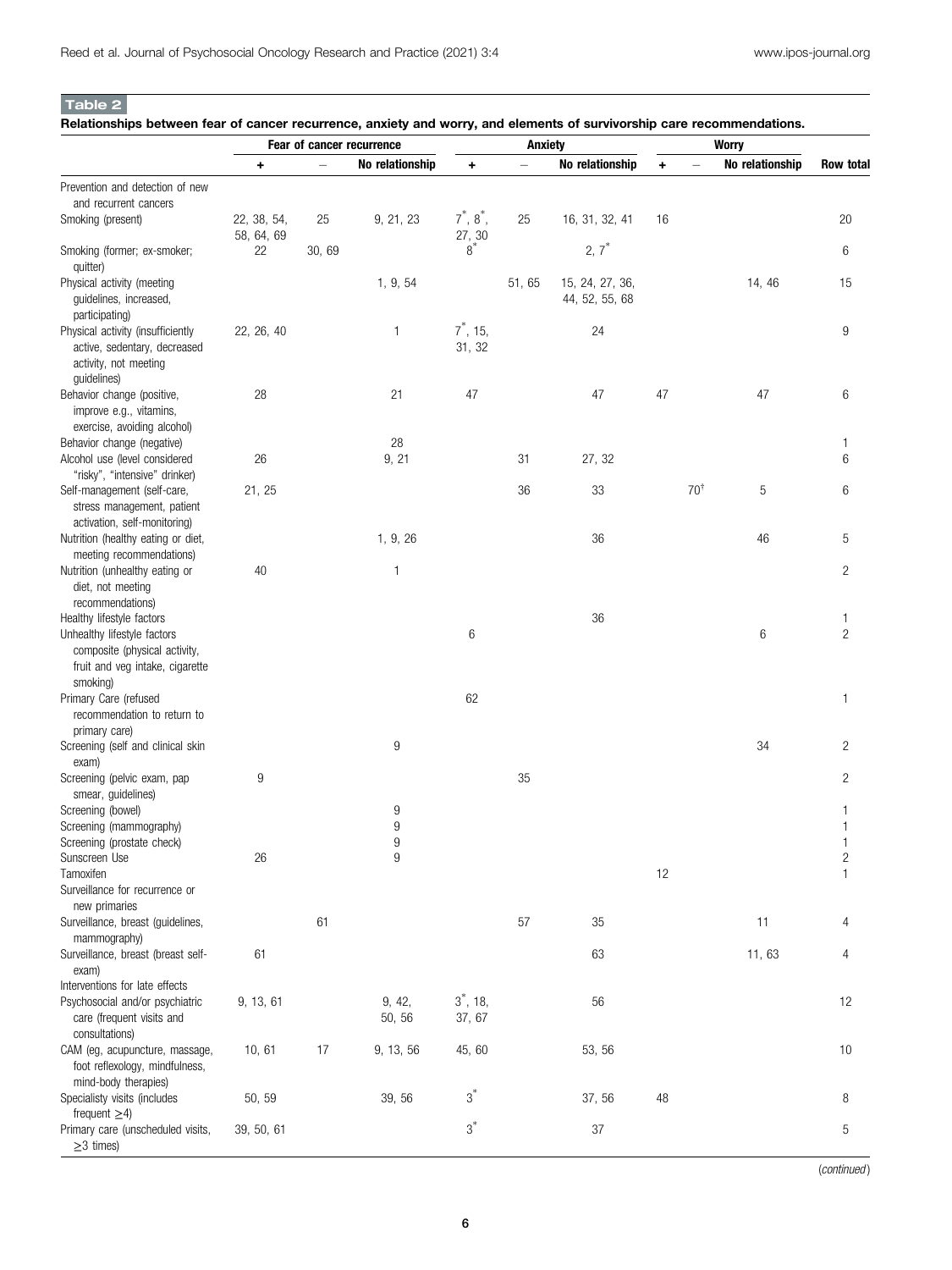| (continued). |  |
|--------------|--|

|                                                                          |        | Fear of cancer recurrence |                 |    | Anxiety |                 |    |  | <b>Worry</b>    |           |  |
|--------------------------------------------------------------------------|--------|---------------------------|-----------------|----|---------|-----------------|----|--|-----------------|-----------|--|
|                                                                          | ٠      |                           | No relationship | ٠  |         | No relationship |    |  | No relationship | Row total |  |
| High resource use (frequent<br>phone calls, visits and<br>consultations) | 13, 50 |                           |                 | 19 |         |                 | 12 |  |                 | 4         |  |
| Spiritual/religious support<br>services                                  |        |                           | 56              |    |         | 56              |    |  |                 | 2         |  |
| Antidepressant, anxiolytics/<br>hypnotics use                            | 9, 13  |                           | 50              |    |         |                 |    |  |                 | 3         |  |
| ER visits<br>Other                                                       | 39     |                           |                 |    |         |                 |    |  |                 |           |  |
| Treatment adherence (poor)                                               |        |                           |                 | 43 |         | 2, 20           |    |  |                 | 3         |  |
| Treatment adherence                                                      |        |                           |                 | 66 |         |                 |    |  |                 |           |  |
| Information seeking (disease-<br>related internet use)                   |        |                           | 42              |    |         | 4               |    |  |                 | 2         |  |
| Opioid use                                                               |        |                           |                 | 29 |         |                 |    |  |                 |           |  |
| Column total                                                             | 33     | 5                         | 32              | 24 |         | 33              | 5  |  | 10              |           |  |

∗ Comorbid anxiety and depression.

† Uncertainty.

#### Prevention and detection of new and recurrent cancers

Most studies examined relationships between FCR and smoking (17%) or physical activity (16%), with far fewer studies reviewing associations with other health behaviors and service use. Although the table displays mixed results in this category, there are patterns within each specific health behavior. Among studies examining smoking, 10 studies used a measure of anxiety; 11 studies used a measure of FCR, and 1 study used a measure of worry. Additionally, slightly more than 50% of the studies were conducted in the United States. Most associations indicate a relationship between FCR and current smoking, with those who are presently smoking experiencing higher levels of FCR. The associations between anxiety and present smoking are mixed.

More studies explored physical activity and anxiety (62%) versus physical activity and FCR (29%), and physical activity and worry (9%). Between physical activity and anxiety, no significant association was observed; however, there was an association between physical *inactivity* and anxiety (4/5 associations). Overall, of the 13 studies examining physical activity and anxiety 8 used the HADS (62%). Very few studies looked at the relationships between FCR, anxiety ,and/or worry, and alcohol use, nutrition, or sunscreen use. The 6 studies that examined alcohol use varied in results (4 associations with no relationship, 1 significant relationship between FCR and risky alcohol use, and 1 significant relationship between anxiety and less alcohol use).

#### Surveillance for recurrence or new primary cancers

Although surveillance for recurrence or new primary cancers is an important survivorship health recommendation, relatively few studies (8 associations from 5 studies) explored the relationship between FCR, anxiety and/or worry and surveillance. One study identified an association between FCR and regular breast selfexams, as well as an association between FCR and not following mammography recommendations. Most associations of anxiety or worry, and surveillance (5/6) found no significant relationship.

#### Interventions for late effects

Associations categorized under Interventions for Late Effects included a range of health service use with largely mixed results. Selected constructs for the 20 included studies included: 10 FCR; 8 anxiety; and 2 worry. Among the 10 FCR studies examining relationships with late effects, 6 used a version of the FCRI. Additionally, 30% were conducted in the United States. Most associations between accessing psychosocial care, and higher FCR or anxiety were significant (7/12). Likewise with primary care visits (4/5 reported an association). The few associations (5 total) between high resource use or ER visits, and high FCR, anxiety, or worry were significant. No associations were found between spiritual/religious support service use, and FCR or anxiety in the single study that examined these relationships. Eight studies examined Complementary and Alternative Medicine (CAM), with varied conceptualized and operationalized terms. Specialist visits were also varied with mixed results (4/8 associations indicated significant relationships with FCR, anxiety., or worry).

## **Other**

Several health behaviors were not included into the above survivorship recommendation categories: treatment adherence, information seeking, and opioid use. We identified 4 associations between treatment adherence and anxiety. Of the 3 associations between poor treatment adherence and anxiety, 1 included a significant association, whereas the other 2 indicated no significant relationship. The single association between increased opioid use and anxiety indicated a significant relationship.

## **Quality**

Quality scores ranged from 11/22 to 22/22, with 2 studies including additional criterion due to their study design (13/28, 21/24). Overall, studies had moderate to high quality with a mean score of 20/22.

## **Discussion**

A systematic review of the associations between FCR, anxiety and/or worry and cancer survivorship recommendations, including health behaviors and health service use, captured a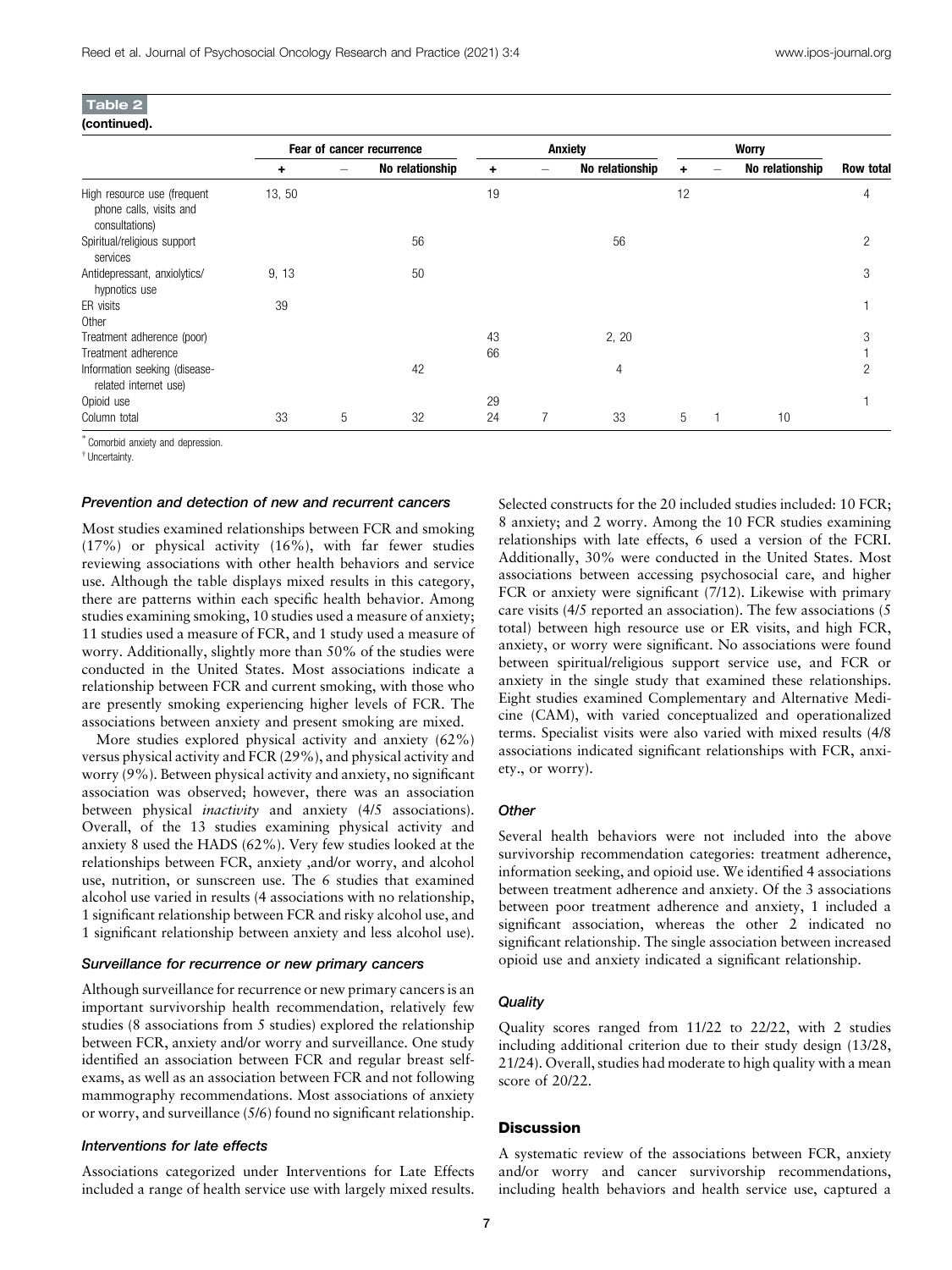robust number of studies. Close to half of studies were conducted in the past 4 years, likely indicating increased interest in both FCR and health behaviors in cancer survivorship. Surveillance and intervention for late effects have received far less attention than prevention and detection of new and recurrent cancers. This represents an opportunity for increased research focus. We suggest that studies of health behaviors and health service use should include FCR as well as health behaviors or service use that have received less attention (eg, alcohol use, sunscreen use, surveillance). Further, studies that include health behaviors of alcohol use and sunscreen use should be prioritized because alcohol use is a risk factor for multiple cancers<sup>[102]</sup> and lack of sunscreen use is a risk factor for skin cancer, a common form of cancer in the United States and around the world.<sup>[103]</sup>

Another notable finding was the great variability in how FCR, anxiety, and worry were operationalized and measured in the included studies. There was no single "criterion standard" measurement for FCR, anxiety, or worry; researchers used various measures, some of which were standardized scales and some of which were 1 item measures. The lack of consistency makes it more difficult to compare findings between studies. There was also variability in how FCR was conceptualized. For example, in Humphris et al,<sup>[59]</sup> FCR was measured by Worry of Cancer Scale whereas in Alfano et al,  $^{[30]}$  FCR was measured by modified Breast Cancer Anxiety and Screening Behavior Scale. One plausible explanation for these 2 examples, especially given that the almost 50% of studies that included FCR were published in the last 4 years, were the limited tools available to measure FCR at the time the respective studies took place.<sup>[104,105]</sup> In many other studies, FCR was measured using FCR-specific scales. Despite the clinical cut-off for FCR continuing to be debated and with the understanding that all measurement tools have some shortcomings,<sup>[105,106]</sup> we recommend that the Fear of Cancer Recurrence Inventory (FCRI) and FCRI-Short Form (FCRI-SF) be used as high-quality measurement tools for FCR. FCRI has excellent internal consistency ( $\alpha$  = .96) and good test–retest reliability ( $r=0.88$ ).<sup>[20]</sup> The FCRI-SF, a subscale of FCRI, is used to screen for clinical levels of FCR. A cutoff score of 13 was associated with good sensitivity (88%) and specificity (75%).<sup>[107]</sup>

Consistent with other work,<sup>[108]</sup> the findings from our systematic review suggest that that while closely related to anxiety and worry, FCR may be a unique construct. For example, the mixed findings among studies examining the relationship with smoking demonstrated more consistency among studies focused on FCR versus anxiety. Although there are methodological issues due to lack of consistency in measurement of of FCR, anxiety, and/or worry, when looking at the category of Prevention and Detection of New and Recurrent Cancer overall, associations between FCR and health behaviors were more likely to have significant relationships, whereas associations between anxiety and worry were more likely to show no significant relationship. Although more research is needed to fully understand the pathways between health behaviors and FCR, it seems likely that in many circumstances, fear that cancer will return is higher when people are engaged in risky behaviors (eg, smoking), while in some circumstances people who are more fearful that cancer will return are also more vigilant about engaging with survivorship care recommendations (eg, selfmanagement). Similar patterns may hold for health service use, with those who experience FCR potentially utilizing more health care services. Mediators may help to further explain the relationship between FCR and health behaviors and/or health service use. Recent models have explored potential pathways leading to  $FCR$ .<sup>[24]</sup> For example, physical symptoms (eg, pain) and/or cognitions or beliefs (eg, importance of body vigilance) may act as "triggers" leading survivors on the one hand, to seek out reassurance from a care provider or on the other, cognitive avoidance.<sup>[24]</sup> Although small in number, this appeared to hold true for associations between ER visits and high resource use and FCR. More unclear is the relationship between surveillance and FCR. One potential pathway is that those with FCR may avoid surveillance because of their fear. This review had only a small number of studies looking at this association and results were mixed. Overall, we recommend more research to better understand the contextual features of different behavioral responses in the context of FCR.

Survivorship recommendations and guidelines vary by diagnosis, treatment regimen, and the organization making the recommendation. $[4-6]$  To better understand whether and how FCR activates, supports, or limits adherence to these recommendations more consistency across these recommendations would greatly benefit both clinical care and research and are necessary to move our understanding of the relationships between FCR and health behaviors forward. Given that FCR is a prevalent and often unaddressed psychosocial concern in cancer survivorship and there is some evidence to suggest that FCR is related to risky health behaviors or preventable health care service use, it is important to consider ways to identify and address FCR in survivorship populations. Effective, evidencebased mind-body and psychological interventions are available to address FCR and should be considered for implementation.[109,110] Furthermore, behavioral health providers (such as social workers, psychologists, and mental health counselors) have the skills and expertise to address FCR but have not always been part of routine survivorship care. We believe this should be a priority for policy and practice. In addition to including behavioral providers on survivorship care teams, we recommend that survivorship care clinics be made more widely available to all cancer survivors as a strategy to improve medical and psychosocial care for this vulnerable population.

## Study limitations

As the first comprehensive review of the associations between health behaviors, health service use, and FCR, anxiety, and/or worry this article has several strengths including a large number of studies and a reproducible search strategy. At the same time, several limitations must be considered. First, manuscripts included in the review were from a range of countries and world regions, but researchers often did not include data on race or ethnicity, limiting our ability to draw conclusions about social determinants of health and equity. Second, although included studies had fairly high-quality scores, the majority were of crosssectional design; therefore, it was not possible to explore causal relationships between variables. Third, there were several measurement inconsistencies across studies: researchers named constructs differently, but used the same measurement tools (eg, anxiety and distress in different studies were both measured by HADS); the same construct (eg, FCR) was measured by a wide variety of tools, including some which were not validated measures, limiting our ability to make comparisons across studies; and the definition of CAM was particularly heterogeneous across studies, with some researchers including psychological services, while others included spiritual services. Finally, in our review we assume that health service use beyond cancer survivorship recommendations is not desirable, but this may not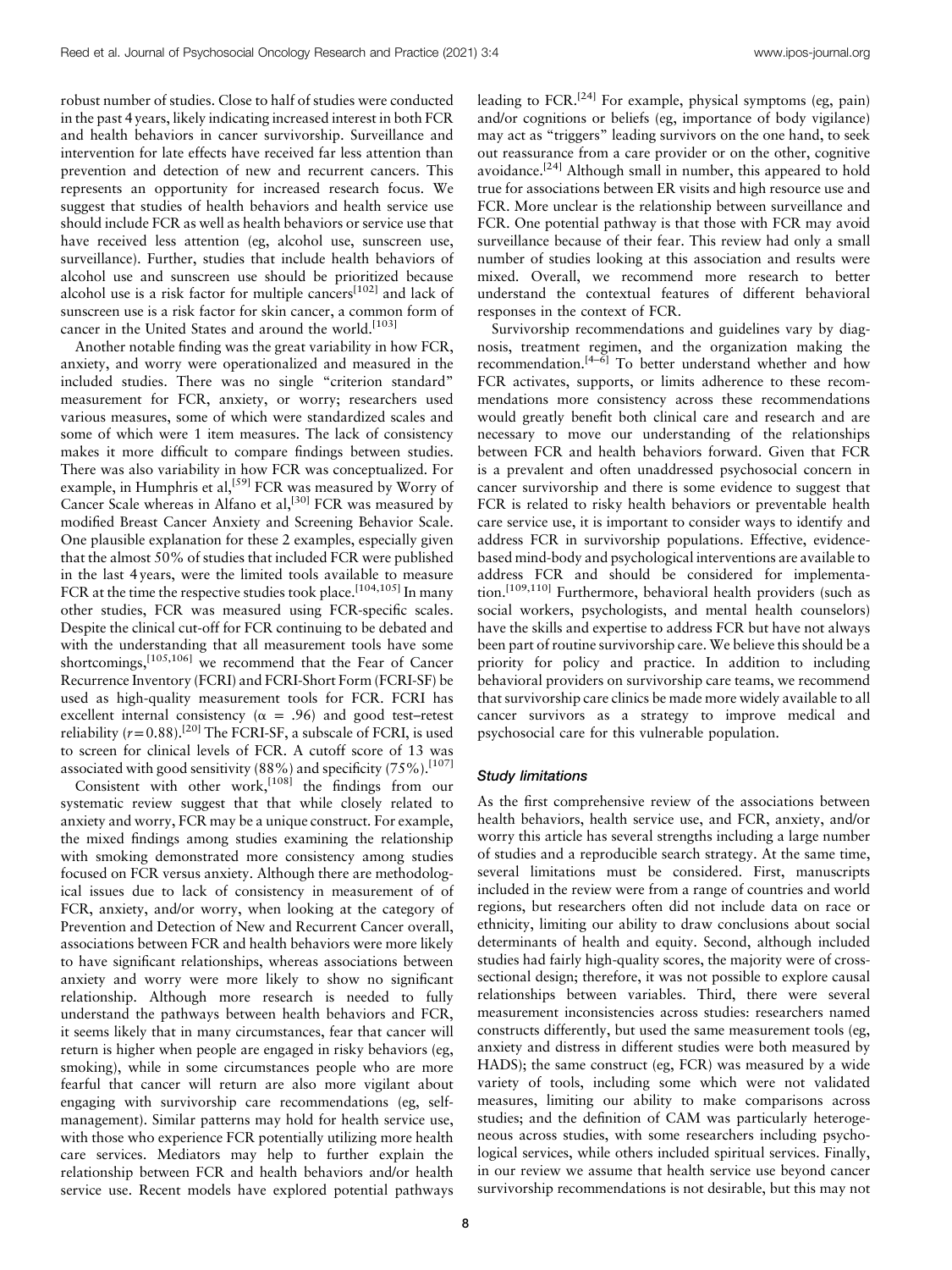be the case in some circumstances. For example, some cancer survivors might be vulnerable to secondary infections or late sideeffects from treatment, making more frequent visits to PCPs necessary.

#### **Conclusions**

Opportunities exist to extend future research to better understand the relationships between FCR, health behaviors, and health service use. We recommend that FCR be included in cancer research examining health behaviors and health service use, particularly in longitudinal study designs and with racially and ethnically diverse populations. Given the measurement heterogeneity of FCR and related constructs, future research would also benefit from consistent operationalization and measurement. As evidence suggests that FCR is related to poor health behaviors, research and clinical interventions should focus on early posttreatment survivorship, given greater opportunities for support and intervention around FCR and other psychosocial concerns. Additionally, there may be opportunities to focus on health behaviors and/or health service use that are most responsive to intervention (eg, guidance around health service use through cancer survivorship plans).

#### Conflicts of interest

The authors report no conflicts of interest.

#### References

- [1] Vijayvergia N, Denlinger CS. Lifestyle factors in cancer survivorship: where we are and where we are headed. *I Pers Med* 2015:5:243–263.
- [2] Yabroff KR, Lawrence WF, Clauser S, Davis WW, Brown ML. Burden of illness in cancer survivors: findings from a population-based national sample. J Natl Cancer Inst 2004;96:1322–1330.
- [3] International Agency for Research on Cancer. Population Fact Sheet, World. [https://gco.iarc.fr/today/data/factsheets/populations/900-world](https://gco.iarc.fr/today/data/factsheets/populations/900-world-fact-sheets.pdf)[fact-sheets.pdf](https://gco.iarc.fr/today/data/factsheets/populations/900-world-fact-sheets.pdf)
- [4] Kushi LH, Doyle C, McCullough M, et al. American Cancer Society Guidelines on nutrition and physical activity for cancer prevention: reducing the risk of cancer with healthy food choices and physical activity. CA Cancer J Clin 2012;62:30–67.
- [5] Mayer DK, Nekhlyudov L, Snyder CF, Merrill JK, Wollins DS, Shulman LN. American Society of Clinical Oncology clinical expert statement on cancer survivorship care planning. J Oncol Pract 2014;10:345-351.
- [6] Hewitt M, Greenfield S, Stovall E. From Cancer Patient to Cancer Survivor: Lost in Transition. Washington, DC: The National Academies Press; 2006.
- [7] Nekhlyudov L, O'Malley DM, Hudson SV. Integrating primary care providers in the care of cancer survivors: gaps in evidence and future opportunities. Lancet Oncol 2017;18:e30-e38.
- [8] Hyland KA, Jacobs JM, Lennes IT, Pirl WF, Park ER. Are cancer survivors following the national comprehensive cancer network health behavior guidelines? An assessment of patients attending a cancer survivorship clinic. J Psychosoc Oncol 2018;36:64–81.
- [9] Pekmezi DW, Demark-Wahnefried W. Updated evidence in support of diet and exercise interventions in cancer survivors. Acta Oncol 2011; 50:167–178.
- [10] Meyerhardt JA, Niedzwiecki D, Hollis D, et al. Association of dietary patterns with cancer recurrence and survival in patients with stage III colon cancer. JAMA 2007;298:754–764.
- [11] Davies NJ, Batehup L, Thomas R. The role of diet and physical activity in breast, colorectal, and prostate cancer survivorship: a review of the literature. Br J Cancer 2011;105 (suppl 1):S52–73.
- [12] Van Blarigan EL, Fuchs CS, Niedzwiecki D, et al. Association of survival with adherence to the American Cancer Society Nutrition and Physical Activity Guidelines for cancer survivors after colon cancer diagnosis: the CALGB 89803/Alliance Trial. JAMA Oncol 2018; 4:783–790.
- [13] Leventhal H, Brissette I, Leventhal EA. The common-sense model of self-regulation of health and illness. In L. D. Cameron & H. Leventhal (Eds.), The self-regulation of health and illness behaviour 2003;1:42–65.
- [14] Ezendam NP, Nicolaije KA, Boll D, et al. Health care use among endometrial cancer survivors: a study from PROFILES, a populationbased survivorship registry. Int J Gynecol Cancer 2013;23:1258– 1265.
- [15] Heins M, Korevaar J, Rijken P, Schellevis F. For which health problems do cancer survivors visit their General Practitioner? Eur J Cancer 2013;49:211–218.
- [16] Heins M, Schellevis F, Rijken M, van der Hoek L, Korevaar J. Determinants of Increased Primary Health Care Use in Cancer Survivors. J Clin Oncol 2012;30:4155–4160.
- [17] Mandelblatt JS, Lawrence WF, Cullen J, et al. Patterns of care in earlystage breast cancer survivors in the first year after cessation of active treatment. J Clin Oncol 2006;24:77–84.
- [18] van de Poll-Franse LV, Mols F, Vingerhoets AJ, Voogd AC, Roumen RM, Coebergh JW. Increased health care utilisation among 10-year breast cancer survivors. Support Care Cancer 2006;14:436–443.
- [19] Williams JTW, Pearce A, Smith A. A systematic review of fear of cancer recurrence related healthcare use and intervention cost-effectiveness. Psychooncology 2021;30:1185–1195.
- [20] Lebel S, Ozakinci G, Humphris G, et al. From normal response to clinical problem: definition and clinical features of fear of cancer recurrence. Support Care Cancer 2016;24:3265–3268.
- [21] Simard S, Thewes B, Humphris G, et al. Fear of cancer recurrence in adult cancer survivors: a systematic review of quantitative studies. J Cancer Surviv 2013;7:300–322.
- [22] Berrett-Abebe J, Cadet T, Vitello J, Maramaldi P. Developing content for an interprofessional training on fear of cancer recurrence (FCR): Key informant interviews of healthcare professionals, researchers and cancer survivors. J Psychosoc Oncol 2018;36:259–273.
- [23] Simard S, Savard J, Ivers H. Fear of cancer recurrence: specific profiles and nature of intrusive thoughts. J Cancer Surviv 2010;4: 361–371.
- [24] Lebel S, Maheu C, Tomei C, et al. Towards the validation of a new,;1; blended theoretical model of fear of cancer recurrence. Psychooncology 2018;27:2594–2601.
- [25] Heathcote LC, Eccleston C. Pain and cancer survival: a cognitiveaffective model of symptom appraisal and the uncertain threat of disease recurrence. Pain 2017;158:1187–1191.
- [26] Fardell JE, Thewes B, Turner J, et al. Fear of cancer recurrence: a theoretical review and novel cognitive processing formulation. J Cancer Surviv 2016;10:663–673.
- [27] Mutsaers B, Butow P, Dinkel A, et al. Identifying the key characteristics of clinical fear of cancer recurrence: an international Delphi study. Psychooncology 2020;29:430–436.
- [28] Moher D, Liberati A, Tetzlaff J, Altman DG. Preferred reporting items for systematic reviews and meta-analyses: the PRISMA Statement. Open Med 2009;3:e123–e130.
- [29] Kmet LM, Cook LS, Lee RC. Standard quality assessment criteria for evaluating primary research papers from a variety of fields. 2004. in press.
- [30] Alfano CM, Day JM, Katz ML, et al. Exercise and dietary change after diagnosis and cancer-related symptoms in long-term survivors of breast cancer: CALGB 79804. Psychooncology 2009;18:128–133.
- [31] Arrieta Ó, Angulo LP, Nuñez-Valencia C, et al. Association of depression and anxiety on quality of life, treatment adherence, and prognosis in patients with advanced non-small cell lung cancer. Ann Surg Oncol 2012;20:1941–1948.
- [32] Arts LPJ, Oerlemans S, Tick L, et al. More frequent use of health care services among distressed compared with nondistressed survivors of lymphoma and chronic lymphocytic leukemia: results from the population-based PROFILES registry. Cancer 2018;124:3016–3024.
- [33] Beekers N, Husson O, Mols F, van Eenbergen M, van de Poll-Franse LV. Symptoms of anxiety and depression are associated with satisfaction with information provision and internet use among 3080 cancer survivors: results of the PROFILES Registry. Cancer Nurs 2015;38:335–342.
- [34] Benyamini Y, McClain CS, Leventhal EA, Leventhal H. Living with the worry of cancer: health perceptions and behaviors of elderly people with self, vicarious, or no history of cancer. Psychooncology 2003;12:161–172.
- [35] Blair CK, McDougall JA, Chiu VK, et al. Correlates of poor adherence to a healthy lifestyle among a diverse group of colorectal cancer survivors. Cancer Causes Control 2019;30:1327-1339.
- [36] Boyes AW, Girgis A, D'Este C, Zucca AC. Flourishing or floundering? Prevalence and correlates of anxiety and depression among a population-based sample of adult cancer survivors 6months after diagnosis. J Affect Disord 2011;135:184–192.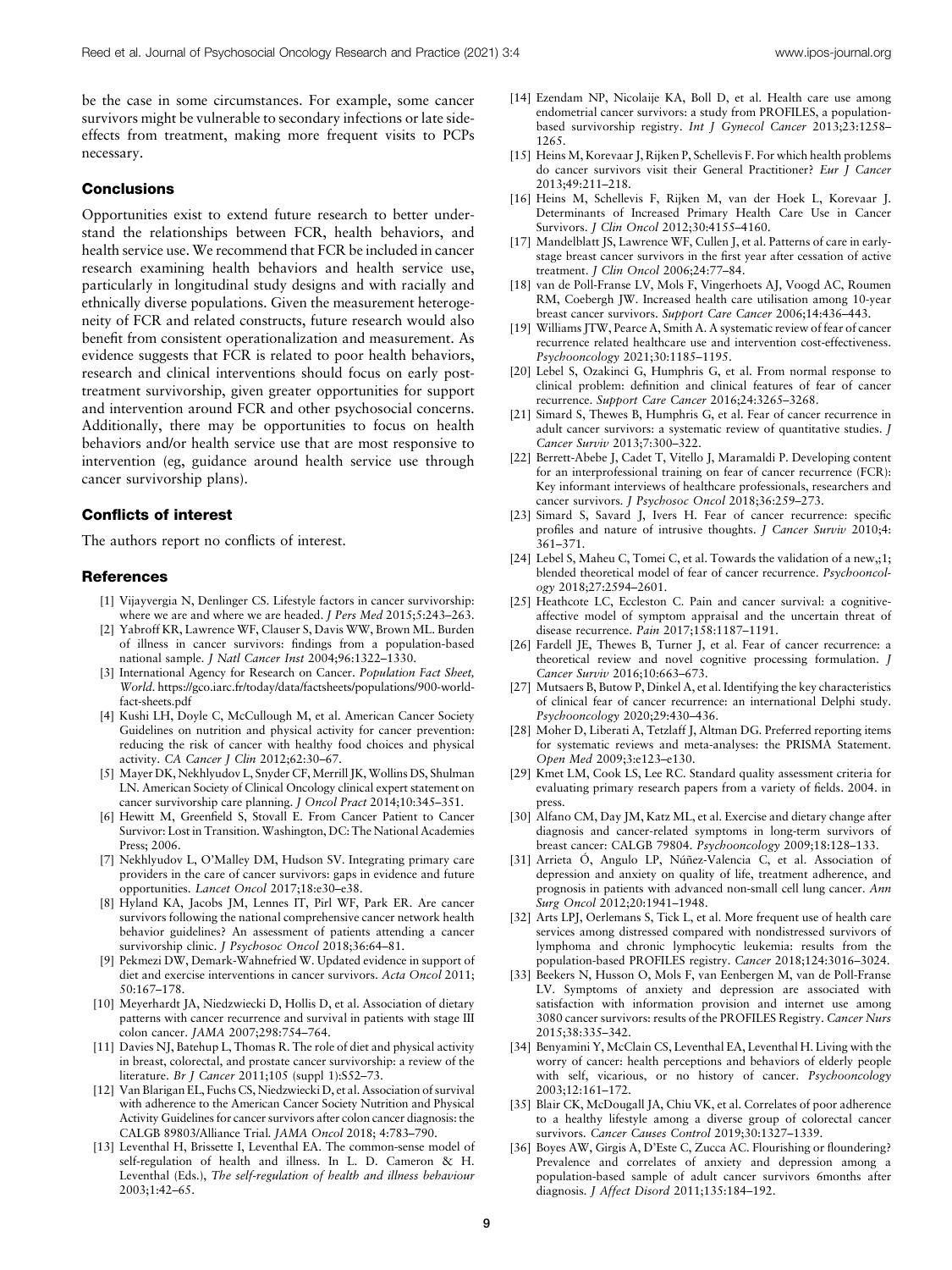- [37] Boyes AW, Girgis A, D'Este CA, Zucca AC, Lecathelinais C, Carey ML. Prevalence and predictors of the short-term trajectory of anxiety and depression in the first year after a cancer diagnosis: a populationbased longitudinal study. J Clin Oncol 2013;31:2724–2729.
- [38] Brice L, McErlean G, Donovan C, et al. Fear of cancer recurrence following allogeneic haematopoietic stem cell transplantation (HSCT) for haematological malignancy: a cross-sectional study. Eur J Oncol Nurs 2020;49:101845.
- [39] Burstein HJ, Gelber S, Guadagnoli E, Weeks JC. Use of alternative medicine by women with early-stage breast cancer. N Engl J Med 1999;340:1733–1739.
- [40] Cameron LD, Leventhal H, Love RR. Trait anxiety, symptom perceptions, and illness-related responses among women with breast cancer in remission during a tamoxifen clinical trial. Health Psychol 1998;17:459–469.
- [41] Cannon AJ, Darrington DL, Reed EC, Loberiza FRJr. Spirituality, patients' worry, and follow-up health-care utilization among cancer survivors. J Support Oncol 2011;9:141-148.
- [42] Champagne A, Ivers H, Savard J. Utilization of health care services in cancer patients with elevated fear of cancer recurrence. Psychooncology 2018;27:1958–1964.
- [43] Charlier C, Van Hoof E, Pauwels E, et al. Treatment-related and psychosocial variables in explaining physical activity in women three weeks to six months post-treatment of breast cancer. Patient Educ Couns 2012;89:171–177.
- [44] Chipperfield K, Fletcher J, Millar J, et al. Factors associated with adherence to physical activity guidelines in patients with prostate cancer. Psychooncology 2013;22:2478–2486.
- [45] Choi SH, Chan RR, Lehto RH. Relationships between smoking status and psychological distress, optimism, and health environment perceptions at time of diagnosis of actual or suspected lung cancer. Cancer Nurs 2019;42:156–163.
- [46] Cillessen L, Ven MOMvd, Compen FlR, et al. Predictors and Effects of Usage of an Online Mindfulness Intervention for Distressed Cancer Patients: Usability Study. J Med Internet Res 2020;22:e17526.
- [47] Cohen A, Ianovski LE, Frenkiel S, et al. Barriers to psychosocial oncology service utilization in patients newly diagnosed with head and neck cancer. Psychooncology 2018;27:2786–2793.
- [48] Davies LM, Hayhurst KP, Lorigan P, Molassiotis A. Unmet supportive care needs, health status and minimum costs in survivors of malignant melanoma. Eur J Cancer Care 2018;27:1-11.
- [49] Dos Santos M, Lange M, Gervais R, et al. Impact of anxio-depressive symptoms and cognitive function on oral anticancer therapies adherence. Support Care Cancer 2019;27:3573–3581.
- [50] Dunne S, Coffey L, Sharp L, et al. Investigating the impact of selfmanagement behaviours on quality of life and fear of recurrence in head and neck cancer survivors: a population-based survey. Psychooncology 2019;28:742–749.
- [51] Fisher A, Beeken RJ, Heinrich M, Williams K, Wardle J. Health behaviours and fear of cancer recurrence in 10 969 colorectal cancer (CRC) patients. Psychooncology 2016;25:1434–1440.
- [52] Fujisawa D, Umezawa S, Basaki-Tange A, Fujimori M, Miyashita M. Smoking status, service use and associated factors among Japanese cancer survivors-a web-based survey. Support Care Cancer 2014; 22:3125–3134.
- [53] Gaskin CJ, Craike M, Mohebbi M, et al. Associations of objectively measured moderate-to-vigorous physical activity and sedentary behavior with quality of life and psychological well-being in prostate cancer survivors. Cancer Causes Control 2016;27:1093–1103.
- [54] Guimond A-Je, Croteau VA, Savard M-Hln, Bernard P, Ivers H, Savard Je. Predictors of smoking cessation and relapse in cancer patients and effect on psychological variables: an 18-month observational study. Ann Behav Med 2017;51:117–127.
- [55] Hall DL, Jimenez RB, Perez GK, et al. Fear of cancer recurrence: a model examination of physical symptoms, emotional distress, and health behavior change. J Oncol Pract 2019;15:e787-e797.
- [56] Harding M. Health-promotion behaviors and psychological distress in cancer survivors. Oncol Nurs Forum 2012;39:E132–140.
- [57] Hawkins NA, Smith T, Zhao L, Rodriguez J, Berkowitz Z, Stein KD. Health-related behavior change after cancer: results of the American Cancer Society's Studies of Cancer Survivors (SCS). J Cancer Surviv 2010;4:20–32.
- [58] Henry M, Alias A, Frenkiel S, et al. Contribution of psychiatric diagnoses to extent of opioid prescription in the first year post-head and neck cancer diagnosis: a longitudinal study. Psychooncology 2019;28:107–115.
- [59] Humphris GM, Rogers SN. The association of cigarette smoking and anxiety, depression and fears of recurrence in patients following treatment of oral and oropharyngeal malignancy. Eur J Cancer Care 2004;13:328–335.
- [60] Husson O, Denollet J, Ezendam NPM, Mols F. Personality, health behaviors, and quality of life among colorectal cancer survivors: Results from the PROFILES registry. J Psychosoc Oncol 2017;35: 61–76.
- [61] Iyer NS, Osann K, Hsieh S, et al. Health behaviors in cervical cancer survivors and associations with quality of life. Clinical Ther 2016; 38:467–475.
- [62] James J, Harris YT, Kronish IM, Wisnivesky JP, Lin JJ. Exploratory study of impact of cancer's related posttraumatic stress symptoms on diabetes self-management among cancer survivors. Psychooncology 2018;27:648–653.
- [63] Kasparian NA, Branstrom R, Chang YM, et al. Skin examination behavior: the role of melanoma history, skin type, psychosocial factors, and region of residence in determining clinical and self-conducted skin examination. Arch Derm 2012;148:1142–1151.
- [64] Katz ML, Donohue KA, Alfano CM, et al. Cancer surveillance behaviors and psychosocial factors among long-term survivors of breast cancer. Cancer and Leukemia Group B 79804. Cancer 2009; 115:480–488.
- [65] Kelly DL, Yang GS, Starkweather AR, Siangphoe U, Alexander-Delpech P, Lyon DE. Relationships among fatigue, anxiety, depression, and pain and health-promoting lifestyle behaviors in women with early-stage breast cancer. Cancer Nurs 2020;43:134–146.
- [66] Keyzer-Dekker CM, Van Esch L, Schreurs WH, et al. Health care utilization one year following the diagnosis benign breast disease or breast cancer. Breast (Edinburgh, Scotland) 2012;21:746–750.
- [67] Kowalkowski MA, Goltz HH, Petersen NJ, Amiel GE, Lerner SP, Latini DM. Educational opportunities in bladder cancer: Increasing cystoscopic adherence and the availability of smoking-cessation programs. J Cancer Educ 2014;29:739–745.
- [68] Lebel S, Tomei C, Feldstain A, et al. Does fear of cancer recurrence predict cancer survivors' health care use? Suppor Care Cancer 2013; 21:901–906.
- [69] Leclair CSg, Lebel S, Westmaas JL. The relationship between fear of cancer recurrence and health behaviors: a nationwide longitudinal study of cancer survivors. Health Psych 2019;38:596–605.
- [70] Lee J, Cheong J, Markham MJ, Lam J, Warren GW, Salloum RG. Negative affect and the utilization of tobacco treatment among adult smokers with cancer. Psychooncology 2021;30:93–102.
- [71] Li MC, Cheng HL. Fear of cancer recurrence, supportive care needs, and the utilization of psychosocial services in cancer survivors: a crosssectional survey in Hong Kong. Psychooncology 2020;30: 602–613.
- [72] Lima MP, Machado WL, Irigaray TQ. Predictive factors of treatment adherence in cancer outpatients. Psychooncology 2018;27:2823– 2828.
- [73] Lindgren A, Dunberger G, Steineck G, Bergmark K, Enblom A. Identifying female pelvic cancer survivors with low levels of physical activity after radiotherapy: women with fecal and urinary leakage need additional support. Supportive Care in Cancer 2020;28:2669– 2681.
- [74] Matthews AK, Sellergren SA, Huo D, List M, Fleming G. Complementary and alternative medicine use among breast cancer survivors. J Altern Complement Med 2007;13:555-562.
- [75] Mosher CE, Lipkus IM, Sloane R, et al. Cancer survivors' health worries and associations with lifestyle practices. J Health Psych 2008; 13:1105–1112.
- [76] Mullens AB, McCaul KD, Erickson SC, Sandgren AK. Coping after cancer: risk perceptions, worry, and health behaviors among colorectal cancer survivors. Psychooncology 2004;13:367–376.
- [77] Nicolaije KA, Ezendam NP, Vos MC, et al. Follow-up practice in endometrial cancer and the association with patient and hospital characteristics: a study from the population-based PROFILES registry. Gyn Oncol 2013;129:324–331.
- [78] O'Malley D, Dewan AA, Ohman-Strickland PA, Gundersen DA, Miller SM, Hudson SV. Determinants of patient activation in a community sample of breast and prostate cancer survivors. Psychooncology 2018;27:132–140.
- [79] Otto AK, Soriano EC, Siegel SD, LoSavio ST, Laurenceau J-P. Assessing the relationship between fear of cancer recurrence and health care utilization in early-stage breast cancer survivors. J Cancer Surviv 2018;12:775–785.